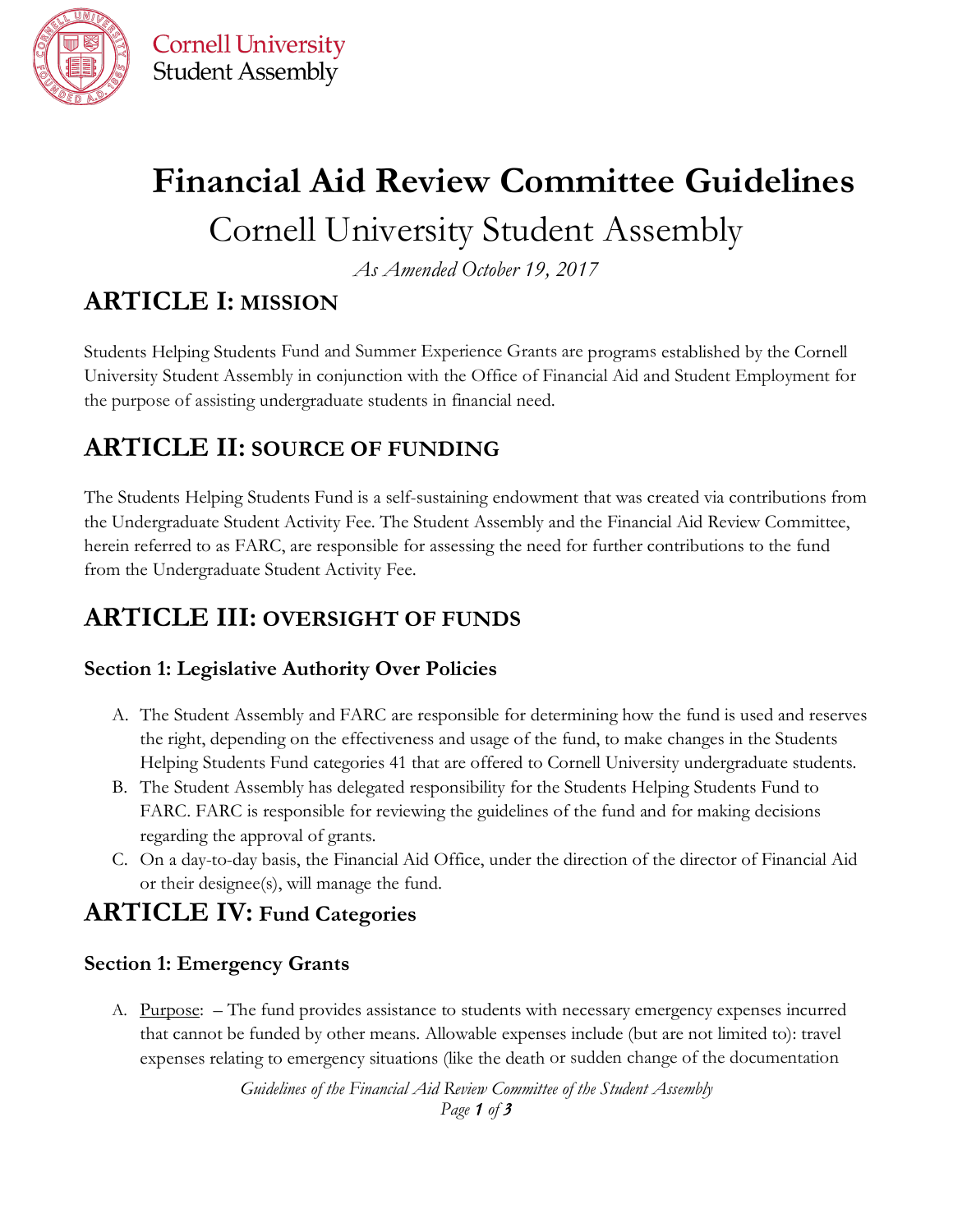

## **Cornell University Student Assembly**

status of a relative); extra basic living expenses needed due to fire, destruction, or natural disaster; replacement of stolen goods (not lost due to negligence); and emergency medical or dental expenses not covered by insurance. SHS funds are not designed to cover standard expenses included in the budgeted cost of attendance for the academic year, non-emergency expenses, expenses that are extravagant or non utilitarian, and so forth.

- B. Eligibility: In order to qualify for funding the applicant must be a registered, matriculated Cornell undergraduate student.
- C. Evaluative Criteria: Applicants who demonstrate financial need and whose expense fits the purpose stated above will be approved, given sufficient fund availability. Medical history and other information not pertinent to the application will not be released to the Committee. The Committee may not consider the student's employment status as a factor for approval.
- D. Selection Process: FARC is responsible for approving grants anonymously on a rolling basis. Grants that are less than \$1000 must be approved by a majority vote of voting committee members present. Grants greater than or equal to \$1000 must be approved by a two-thirds vote of voting committee members present. Due to their time sensitive nature, votes may be conducted via email.
- E. Grants: Funds will be distributed by the Office of Financial Aid and Student Employment. There is no predetermined number of grants or dollar amount per grant.

#### **Section 2: Summer Experience Grants**

- A. Purpose: To provide students with the opportunity to obtain career-related experience in the summer that is unpaid or minimally paid. Allowable expenses include (but are not limited to): housing, transportation for work, food, and cost of clothing. Prohibited usage of the Summer Experience Grants includes (but is not limited to): substitution for income, and transfer of funds to other students.
- B. Eligibility: In order to qualify for funding the applicant must be a registered, matriculated Cornell undergraduate student who has a verified opportunity that has been approved by Career Services. Students who have been awarded the Grant in the past are not eligible to apply again.
- C. Evaluative Criteria: Criteria will be set jointly by Career Services and FARC. Career Services shall set up and administer the application process and nominate finalists for the fund. A member of Career Services will meet with Student Assembly college representatives to review applicants who are nominated. FARC will then approve or deny these finalists. Awards will be made on case-by-case basis with the primary determining factors being quality of the internship in relation to career goals and financial need.
- D. Selection Process: FARC is responsible for approving or denying grants that are nominated by Career Services anonymously on a rolling basis. Grants must be approved by a majority vote of voting committee members present. Due to their time sensitive nature, votes may be conducted via email.
- E. Grants: Funds will be disbursed by the Office of Financial Aid and Student Employment. There is no predetermined number of grants or dollar amount per grant. The maximum award per student is \$3,000.

*Guidelines of the Financial Aid Review Committee of the Student Assembly Page 2 of 3*